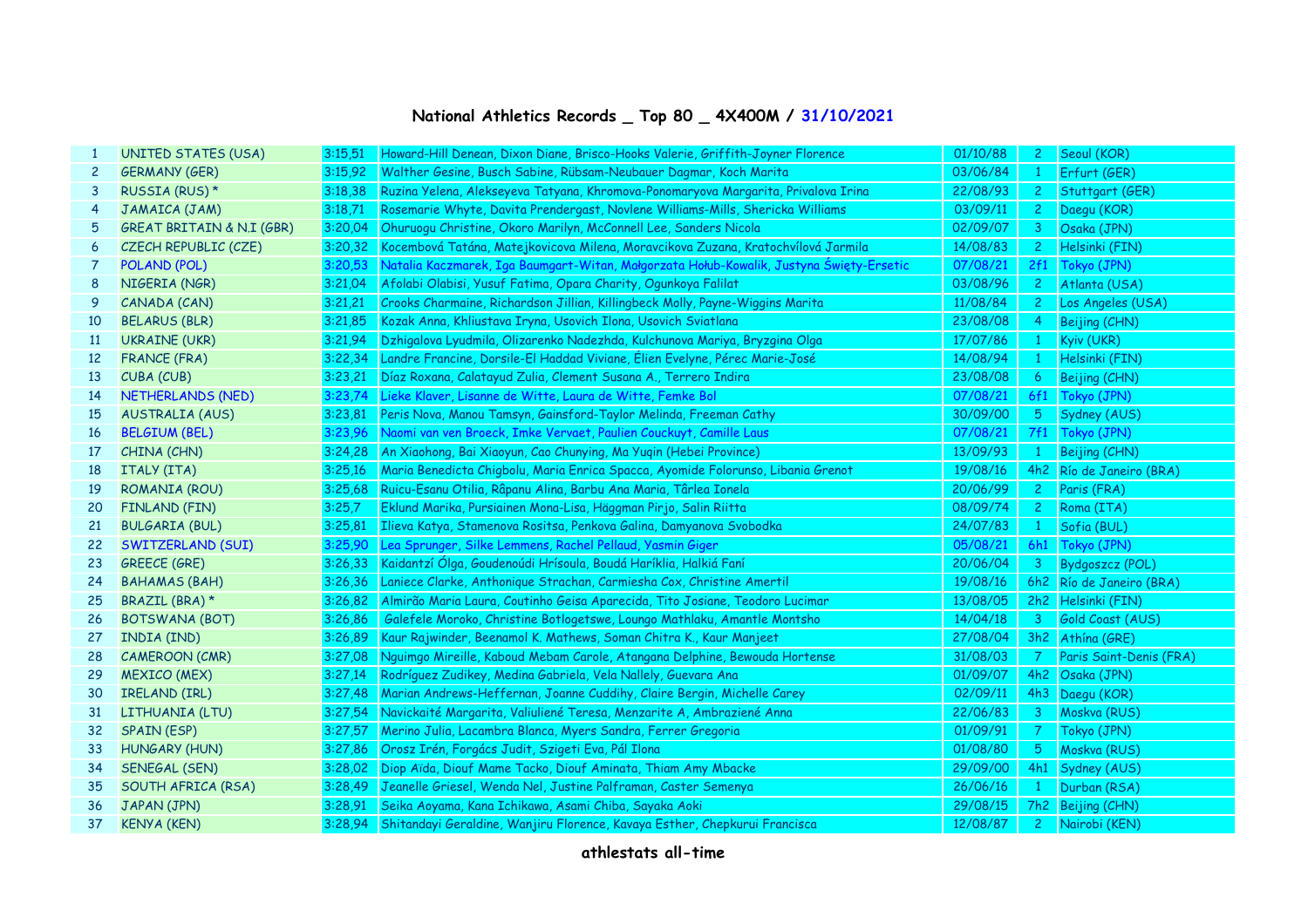| 38 | PORTUGAL (POR)           |         | 3:29,38 Marta Moreira, Eduardo Coelho, Elsa Amaral, Lucrécia Jardim                       | 07/08/92 |                | Barcelona (ESP)             |
|----|--------------------------|---------|-------------------------------------------------------------------------------------------|----------|----------------|-----------------------------|
| 39 | <b>TURKEY (TUR)</b>      |         | 3:29,40 Birsen Engin, Merve Aydın, Meliz Redif, Pınar Saka                                | 19/06/11 |                | 1r2 Izmir (TUR)             |
| 40 | COLOMBIA (COL)           |         | 3:29,94 Princesa Oliveros, Norma González, Evelyn Aguilar, Yennifer Padilla               | 28/10/11 |                | 3 Guadalajara (MEX)         |
| 41 | DOMINICAN REP (DOM)      |         | 3:30,02 Marileidy Paulino, Anabel Medina Ventura, Milagros Durán, Fiordaliza Cofil        | 25/04/21 |                | Ibagué (COL)                |
| 42 | <b>KAZAKHSTAN (KAZ)</b>  |         | 3:30,03 Marina Maslenko, Viktoriya Yalovtseva, Margarita Matsko, Olga Tereshkova          | 26/11/10 | $2^{\circ}$    | Guangzhou (CHN)             |
| 43 | LATVIA (LAT)             | 3:30,2  | A. Dundere, S. Štūla, I. Barkāne, I. Drēviņa                                              | 30/07/75 |                | Moskva (RUS)                |
| 44 | TRINIDAD & TOBAGO (TTO)  |         | 3:30,37 Janeil Bellille, Kai Selvon, Sparkle McKnight, Domonique Williams                 | 10/07/16 | $2 -$          | Nassau (BAH)                |
| 45 | <b>BAHRAIN (BRN)</b>     |         | 3:30,61 Aminat Odeyemi Youssef, Iman Isa Yasim, Edidiong Efonime Odiong, Salwa Eid Nasser | 30/08/18 |                | 2 Jakarta (INA)             |
| 46 | <b>BARBADOS (BAR)</b>    | 3:30,72 | Joanne Durant, Andrea Blackett, Melissa Straker, Tanya Oxley                              | 30/07/99 | 3 <sup>7</sup> | Winnipeg (CAN)              |
| 47 | PUERTO RICO (PUR)        | 3:30.81 | Castro Militza, Harrison Yvonne, Moya Sandra, Ortiz Yamelis                               | 11/08/01 |                | 7h1 Edmonton (CAN)          |
| 48 | SLOVENIA (SLO)           | 3:30.90 | Agata Zupin, Jerneja Smonkar, Maja Pogorevc, Anita Horvat                                 | 20/06/21 |                | 2f1 Stara Zagora (BUL)      |
| 49 | CHILE (CHI)              | 3:31.24 | Isidora Jimenez, Maria José Echevarria, Maria Fernanda Mackenna, Martina Weil             | 11/05/19 |                | 6h2 Yokohama (JPN)          |
| 50 | SWEDEN (SWE)             | 3:31,28 | Björkman Emma, Klüft Carolina, Stuhrmann Ellinor, Aruhn Lena                              | 19/06/05 | $\mathbf{1}$   | Gävle (SWE)                 |
| 51 | <b>VIETNAM (VIE)</b>     | 3:31,46 | Nguyen Thi Oanh, Nguyen Thi Thuy, Quach Thi Lan, Nguyen Thi Huyen                         | 11/06/15 | $\mathbf{1}$   | Singapore (SGP)             |
| 52 | SLOVAK REPUBLIC (SVK)    | 3:31,66 | Sylvia Salgovicová, Alexandra Štuková, Alexandra Bezeková, Iveta Putalová                 | 09/07/16 |                | 5h1 Amsterdam (NED)         |
| 53 | NORWAY (NOR)             |         | 3:31,73 Benedicte Hauge, Sara Dorthea Jensen, Ida Bakke Hansen, Line Kloster              | 09/07/16 |                | 6h1 Amsterdam (NED)         |
| 54 | UGANDA (UGA)             |         | 3:32,25 Nashiba Nabirye, Emilly Nanziri, Leni Shida, Stella Wonruku                       | 30/08/19 |                | 3 Rabat (MAR)               |
| 55 | GRENADA (GRN)            |         | 3:32,99 George Kishara, Bernard-Thomas Neisha, Morain Jackie-Ann, Regis-Buckels Hazel     | 06/07/03 | $2^{\circ}$    | St. George's (GRN)          |
| 56 | ISRAEL (ISR)             | 3:32,99 | Lenskiy Irina, Gnezdilov Svetlana, Morad Anat, Tkach Anna                                 | 30/08/03 |                | 7h3 Paris Saint-Denis (FRA) |
| 57 | UZBEKISTAN (UZB)         | 3:33.07 | Vorobyeva I., Piskunova Yelena, Kremlyova Yekaterina, Senkina Natalya                     | 18/05/00 | $\mathbf{1}$   | Bangkok (THA)               |
| 58 | THAILAND (THA)           | 3:33,16 | Pornpan Hoemhuk, Atchima Eng Chuan, Karat Srimuang, Treewadee Yongphan                    | 02/10/14 | $\overline{4}$ | <b>Incheon (KOR)</b>        |
| 59 | LIBERIA (LBR)            | 3:33,24 | Phobey Kutu-Akoi, Raasin McIntosh, Angele Cooper, Kou Luogon                              | 01/07/12 |                | Porto Novo (BEN)            |
| 60 | ZAMBIA (ZAM)             | 3:33,69 |                                                                                           | 27/09/14 |                | Lusaka (ZAM)                |
| 61 | <b>MOROCCO</b> (MAR)     | 3:33,91 |                                                                                           | 30/06/18 |                | Tarragona (ESP)             |
| 62 | <b>VENEZUELA (VEN)</b>   |         | 3:34,30 Álvarez Wilmary, Alfonso Ángela Elisabeth, García Yusmelys, Pacheco Eliana        | 22/06/03 | $2 -$          | Barquisimeto (VEN)          |
| 63 | <b>AUSTRIA (AUT)</b>     |         | 3:34,42 S. Schninzel, H. Burger, A. Mühlbach, C. Wildschek                                | 20/06/76 |                | Südstadt (GER)              |
| 64 | CROATIA (CRO)            |         | 3:34,44 Parlov Sandra, Banovic Anita, Perišic Vanja, Grgic Danijela                       | 24/06/07 | $\mathbf{1}$   | Zenica (BIH)                |
| 65 | <b>NEW ZEALAND (NZL)</b> |         | 3:34,62 Portia Bing, Brooke Cull, Zoe Ballantyne, Louise Jones                            | 01/08/14 |                | 6h2 Glasgow (GBR)           |
| 66 | SERBIA (SRB)             |         | 3:34,64 Zorana Barjaktarovic, Tamara Salaski, Bojana Kalicanin, Maja Ciric                | 21/07/18 |                | 3 Stara Zagora (BUL)        |
| 67 | BRIT. VIRGIN ISL. (IVB)  | 3:34.76 | Ashley Kelly, Lakeisha Warner, Tarika Moses, Beyonce De Freitas                           | 02/07/17 | $\mathbf{1}$   | St. George's (GRN)          |
| 68 | SUDAN (SUD)              |         | 3:34,84 El Jack Nawal, Omer Jomaa Fayza, Musa Hind, Adam Muna Jabir, Bakhit Amina         | 22/07/07 | 3 <sup>1</sup> | Alger (ALG)                 |
| 69 | <b>MADAGASCAR (MAD)</b>  |         | 3:35,02 A. Jonary, Razaiaromalala, M. Rahanitraniriana, O.P. Ratsimbabazafy               | 05/09/97 |                | Antananarivo (MAD)          |
| 70 | <b>SRI LANKA (SRI)</b>   |         | 3:35,06 Nadeesha Ramanayake, Sh. Kumarasingha, E.K.W.U. Rathna Kumari, Nimali Waliwarsha  | 24/04/19 | $\overline{4}$ | Doha (QAT)                  |
| 71 | <b>MYANMAR (MYA)</b>     | 3:35,1  | Yin Yin Khine, Aye Myint Myint, Lai Lai Win, Lwin Kay Khine                               | 30/08/05 |                | Yangon (MYA)                |
| 72 | ST KITTS & NEVIS (SKN)   | 3:35,12 | Tamara Wigley, Diana Dunrod Francis, Bernadeth Prentice, Valma Bass                       | 02/08/96 |                | Atlanta (USA)               |
| 73 | <b>GHANA (GHA)</b>       | 3:35,55 | H. Opoku, G. Bakari, J. Adoo, H. Afriyie                                                  | 27/07/78 |                | El-Djezaïr (ALG)            |
| 74 | <b>MALAYSIA (MAS)</b>    |         | 3:35,83 Shanti R., Singarayar J.M., Shanti G., Abdul Salam R.                             | 17/06/93 | 1              | Singapore (SGP)             |
| 75 | MOLDAVA (MDA)            | 3:35.9  | L. Ivanova, N. Dudina, Bologan, L. Glavenko                                               | 31/05/87 |                | Tbilisi (GEO)               |
| 76 | ARGENTINA (ARG)          |         | 3:35,96 Maria Diogo, Valeria Baron, Noelia Martinez, Fiorella Chiappe                     | 08/06/18 | 3              | Cochabamba (BOL)            |
| 77 | <b>DENMARK (DEN)</b>     |         | 3:36,20 B. Jennes, K. Høiler, P. Lund, A. Damm Olesen                                     | 19/09/69 |                | Athína (GRE)                |